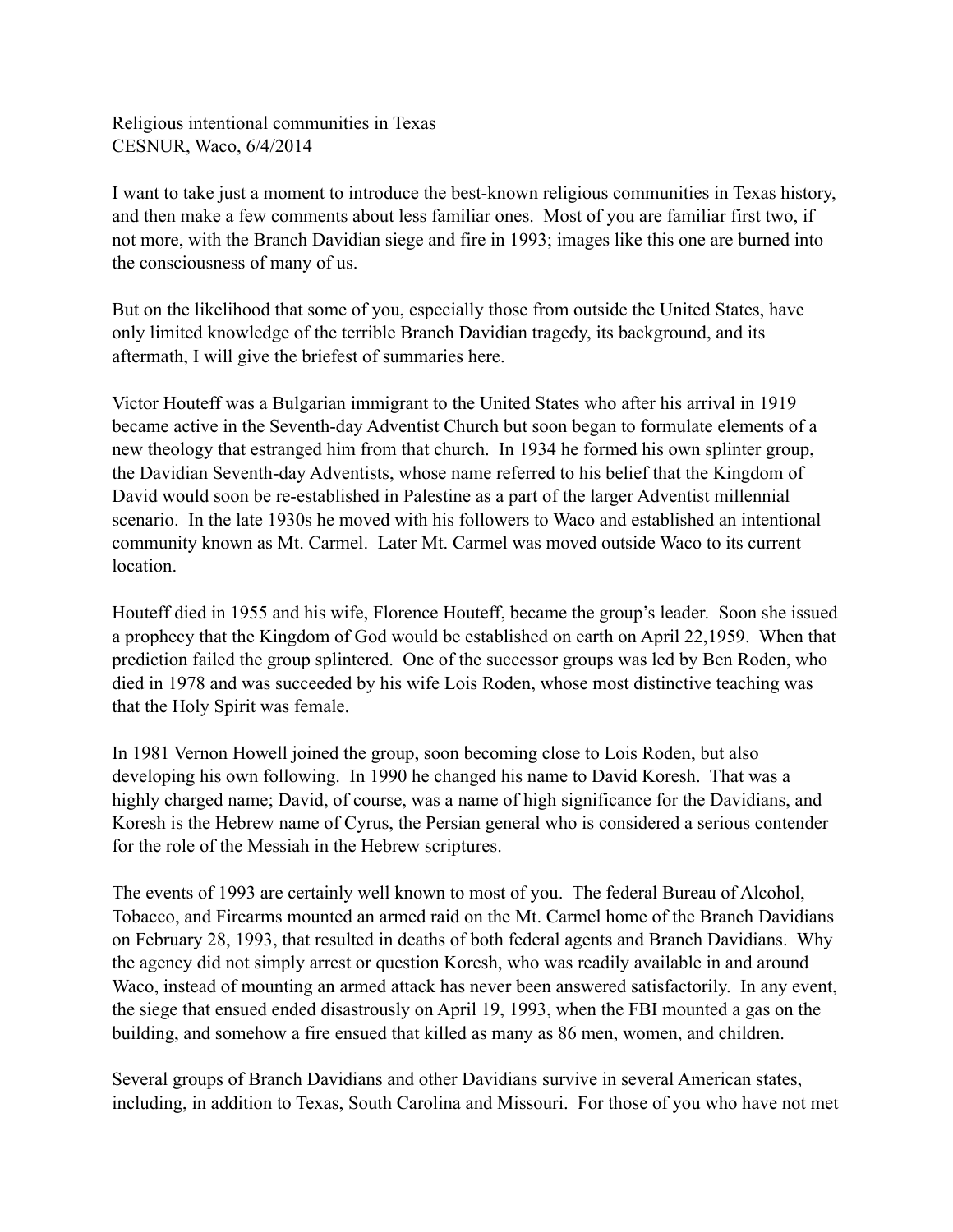any of the surviving Branch Davidians, you will have that opportunity during this conference.

The other communal group that is fairly well known to most of you, but again may not be to some of our comrades, was the community of Fundamentalist Latter Day Saints that was raided

on April 3, 2008, by Texas law enforcement officials. The roots of the FLDS go back to 19<sup>th</sup>century Mormonism, in which polygamy was established as divinely commanded.

When the Mormon church officially began to abandon polygamy in 1890, several groups of dissidents, astounded that the church would try to repeal the will of God, organized themselves into splinter Mormon groups to keep polygamy alive. One group of them began settling in 1928 at Short Creek, Arizona, just at the Utah state line, and there established the Fundamentalist LDS church.

Although governmental authorities conducted raids of the community three times, attempting to eradicate the practice of polygamy, they failed rather spectacularly to accomplish their goal, and Short Creek, later named Colorado City, continued to grow.

In the early 2000s the president and prophet of the church, Warren Jeffs, began opening other FLDS communities in widely scattered locations, once of which, near Eldorado, Texas, was called the Yearning for Zion Ranch. There some 800 FLDS members settled on a 1600-acre tract of land, built a community, and even constructed a temple, an important and highly sacred building for the LDS churches.

Then, in 2008, a young woman falsely identifying herself as Sarah called the authorities and claimed that she had been raped and abused by a husband she had been forced to marry. Without any verification of her assertions, which turned out to be completely fictitious, the authorities went in and removed 439 children from their homes into protective custody. <children boarding bus>

After nearly two months the Texas courts ruled that there was not enough evidence to justify the raid, and that the children had to be returned to their homes. But several FLDS men were charged with various crimes related to sexual assault and underage marriage. On the basis of laws permitting state seizure of land related to criminal activity, this year the state moved to take possession of the ranch, valued at \$33 million, which by then was largely deserted. As Stuart Wright has succinctly noted, the state of Texas has not moved to seize any of the Catholic Church property in parishes in which pedophile priests sexually assaulted young boys.

So here we are in Texas, home of the two of the largest raids on minority religions in American history. That gives a new meaning to the University of Texas school spirit song:

The eyes of Texas are upon you All the live long days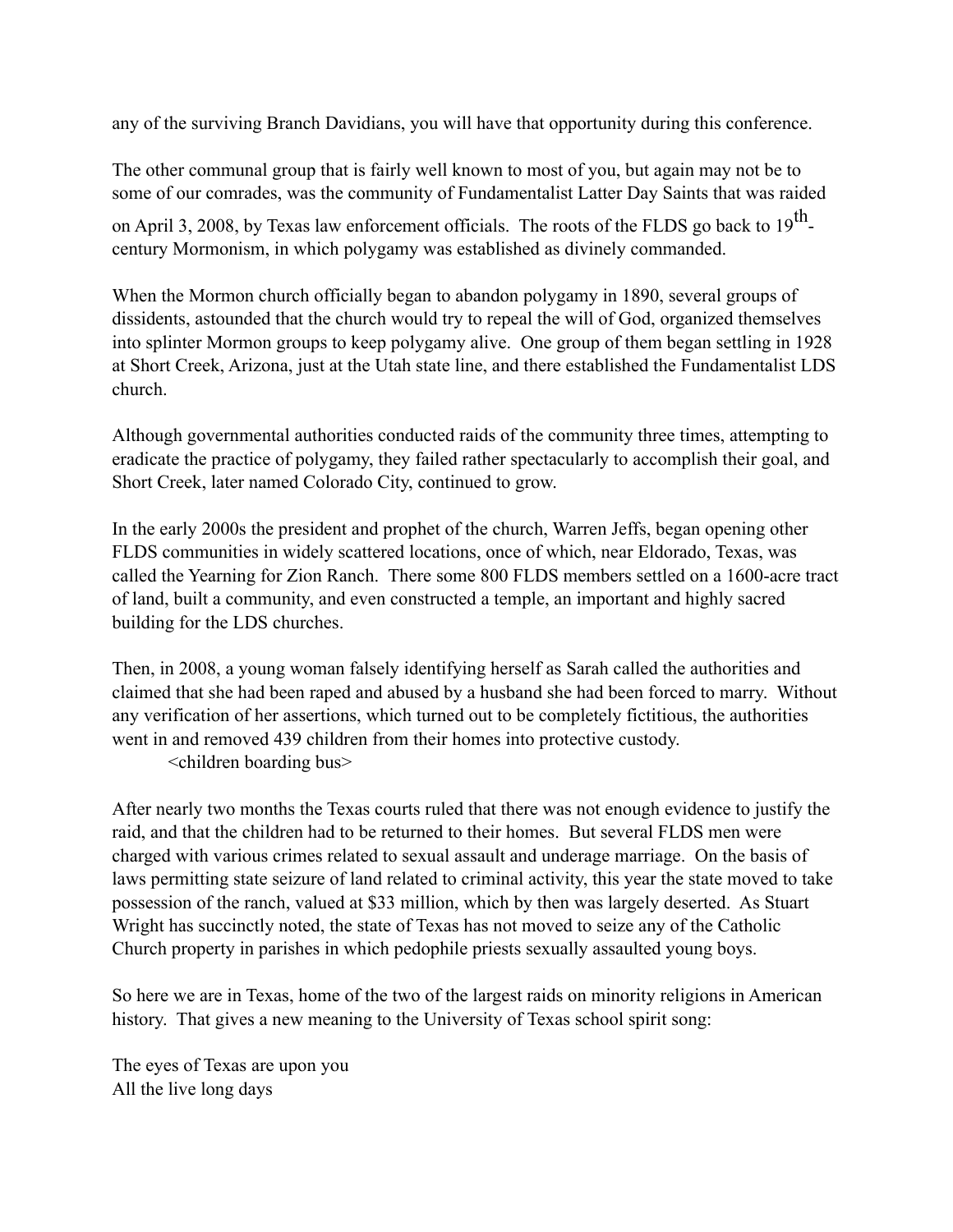The eyes of Texas are upon you And you cannot get away

Do not think you can escape them From night till early in the morn The eyes of Texas are upon you Till Gabriel blows his horn

However, fortunately, the story of Texas religious communities is not all about raids and deaths. Another Mormon-related community had a more peaceful existence in the state for over a decade. In the aftermath of the death of Mormon founder Joseph Smith his movement splintered, with the largest faction going to Utah with under Brigham Young. One of several others was led by Lyman Wight, who led his 150 followers, some of whom practiced polygamy, to a place north of Austin that became known as Mormon Springs.

Their hard times were not caused by neighbors, but by nature. The springs dried up, forcing the community to move. Settling near Fredericksburg, the new community called Zodiac prospered for a time and built the first Mormon temple west of the Mississippi River, but the Pedernales River flooded and they moved again. After several other natural disasters Wight decided to leave Texas in 1858, but he died soon thereafter and the members divided their property and dissolved their organization.

There are dozens of other religious communities in the past and present of Texas. Quakers have been involved in at least three of them. The earliest, known as Marietta, was founded in 1878 when an Indiana Quaker named Paris Cox purchased 50,000 acres of land near Lubbock and sold smaller plots to fellow Quakers at cost. Gradually a community of a dozen or so families emerged, centered on a school, the Central Plains Academy. Some of the colonists had trouble coping with the weather and environmental conditions, however, and moved away. The colony, renamed Estacado, gradually lost its Quaker identity. In the 1890s several of the Quaker families moved to a new location near Galveston, where they founded another community Friendswood, that survived, gradually evolving into a suburb of Houston. More recently a community called Quakerland grew up around a Quaker meeting house near Kerrville in the 1980s and 1990s, but it couldn't overcome financial problems and the members gave the property to the First Unitarian Church of Austin, which turned it into a conference center.

One other community I will simply mention here is the Woman's Commonwealth, founded in 1879 by a group of Perfectionist women led by Martha McWhirter in Belton. Most of the 50 or so members left their husbands for the feminist commune, and they prospered mightily with various businesses, including the most popular hotel and restaurant in town, and got rich enough to leave Texas and buy a house in Washington, D.C., plus a farm in nearby Maryland, where they lived out their lives until the last member died in 1983. At 104 years, the Woman's Commonwealth was one of the longest-lived intentional communities in American history.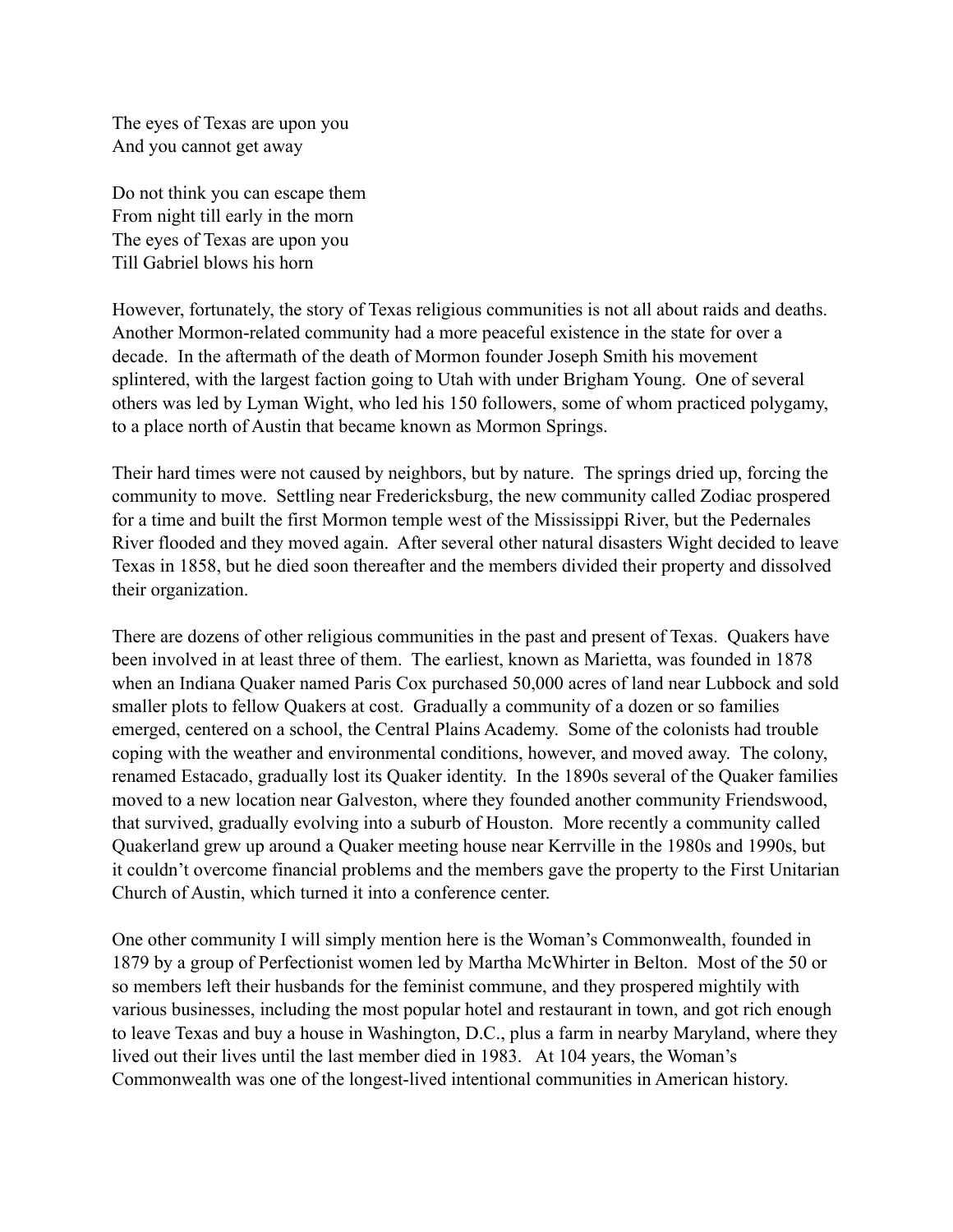Finally, we move into the present. Those taking the tour on Saturday will visit a large community that is thriving today, the Brazos de Dios Community. Its outward face is Homestead Heritage, a traditional crafts village that is open to the public and has become a major regional tourist attraction. You can walk through various buildings and see various craft and food demonstrations, such as a grist mill or a woodworking shop where community members make fine furniture. The community was founded in New York City in the 1970s under the leadership of Blair Adams. It sees itself as Mennonite, although it did not have its origins in any of the standard Mennonite denominations. Looking for a rural place to settle, the community moved briefly to Colorado and then on to Waco in 1990. The community had grown to 43 families by 2005, with hundreds of nonresident church members living nearby. Like most intentional communities it has been the focus of controversy; most recently, in 2012 the community was accused of abusing its children by way of corporal punishment, but as far as I know nothing has come of such charges. Today the story is one of prosperity and stability.

If time permitted I would cover more of the dozens of Texas communities–Christ of the Hills, an unorthodox Eastern Orthodox monastery, the House of Yahweh, Adelphi, the Church of the Redeemer, and many more. But enough!

Appendix: Texas communes, past and present

I. Religious intentional communities

Adelphi Agape Inn Branch Davidians Brazos de Dios (Homestead Heritage) Burning Bush Catholic Worker Christ of the Hills Christian Faith and Life Community Church of the Redeemer Commonwealth of Israel **Davidians** Friendswood Good Shepherd Tabernacle Hope Community House of Israel House of Yahweh Last Days Ministries Open Door Order of Christian Workers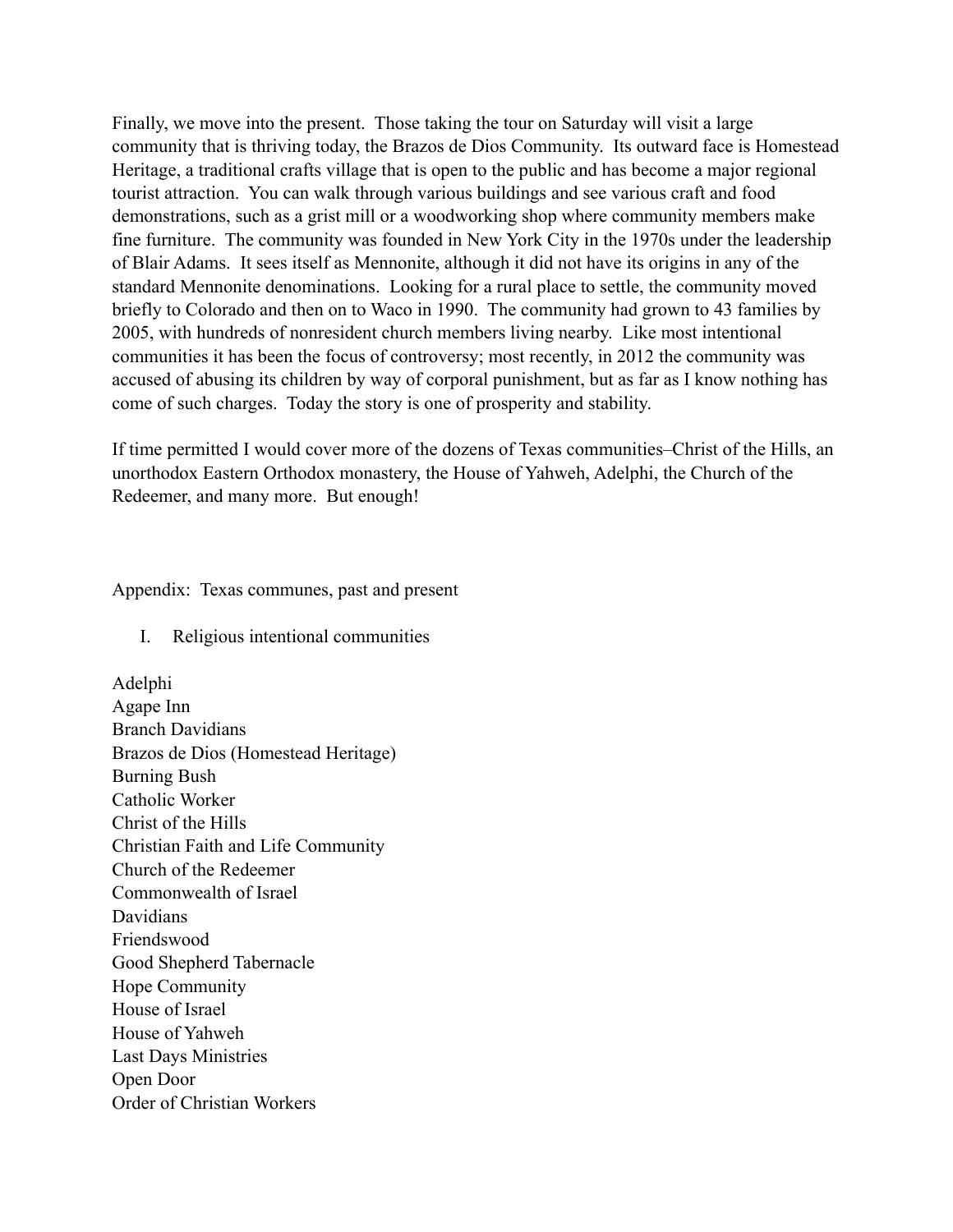Poiema Quakerland Rainbow Hearth Sanctuary Refugio del Rio Grande St. Benedict's Farm Sasona Cooperative Woman's Commonwealth Yearning for Zion Ranch Zodiac

II. Secular intentional communities

Arrakis Austin Ant Farm Avalon Bettina College House Dalworthington Gardens Danevang Desiderata Diga Double Dyke Ranch Echowood Eden House French House Greenbriar Halstead House Harmony Hill Helois Co-op House of Commons Icarian Kristenstadt Laurel House Magnolia Marietta Mariposa Group New Guild Co-op Opsis Co-op Peace Farm Pearl Street Co-op Rainbow Valley Agricultural Cooperative Reunion Rhizome Collective